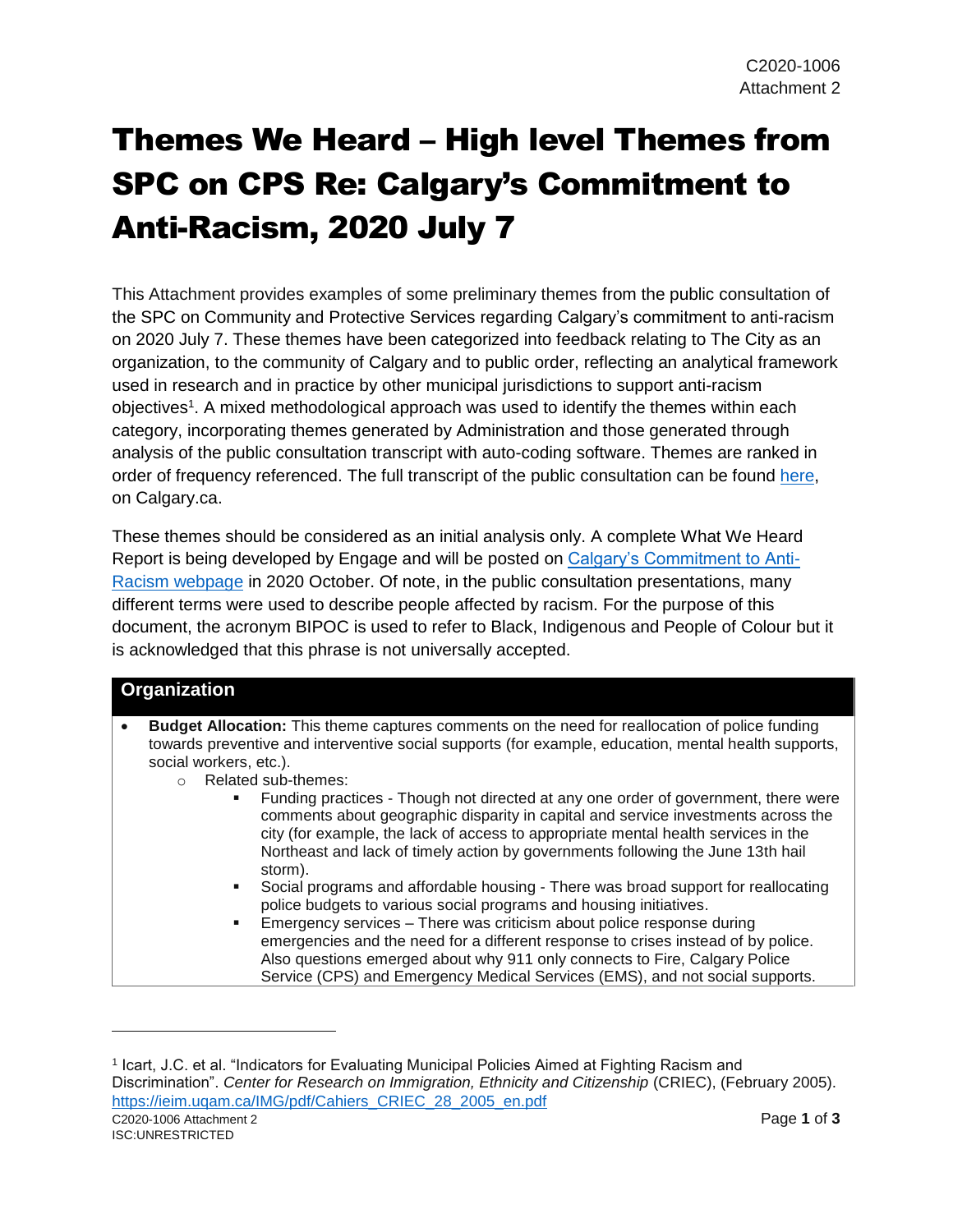- Speakers commented that The City of Calgary should prepare for the future by allocating some of the CPS funding to climate change initiatives that will advance the socio-economic wellbeing of BIPOC communities.
- **Representation:** This theme captures comments on the need for The City and CPS to cultivate a more representative workforce through equitable hiring practices. References were also made to the need to increase representation in leadership positions to promote for anti-racist decision-making.
- **Culturally Appropriate Services:** Speakers commented on the need for The City and CPS to provide more culturally appropriate services. This theme was also relevant for Alberta Health Services (AHS) in the context of Mental Health and other services.
- **Planning and Land-Use (Zoning):** This theme captures comments on the need for Planning to embed anti-racism into their principles and practices.
	- o Related sub-themes:
		- Zoning There was question about why industrial development is more acceptable and predominant in communities where BIPOC live and why there is resistance to different types of zoning based on living arrangements/needs of cultural communities.
- **Anti-Racism Training:** There were comments on the need for increased anti-racism training throughout all levels of The City as well as CPS.
- **Race-Based Data Collection:** This theme captures comments on the lack of race-based data collection by governments and how this creates challenges in meeting diverse needs, measuring impacts (both positive and negative) and benchmarking with other cities.
- **Procurement:** This theme captures comments on how The City can use its procurement policies and practices to support anti-racism work.
- **Business Licensing –** This theme captures comments about The City's ability to help advance antiracism through business licensing (for example, deny business licenses to those that profit from the sale of hate symbols).

## **Community**

- **Community Consultation:** This theme captures comments about a long history of consultations where BIPOC are asked again and again to describe their lived experiences with racism, but these consultations don't lead to structural change.
	- o Related sub-themes:
		- Community Involvement/Representation There were comments and statistics provided on the lack of BIPOC representation on local executive boards (boards of directors).
- **Economic Prosperity/Inequality:** This theme captures comments by BIPOC about their lived economic experience, the lack of opportunities and the struggle of local businesses.
	- o Related sub-themes:
		- Greater support for BIPOC artists and businesses There were comments about the discrepancy in funding relative to percent of population.
		- Re-evaluate economic strategy There were comments about the need to tap into Calgary's diversity to build a strong future and the need to look beyond oil and gas. Related there were comments that a systematic anti-racism framework should include poverty reduction.
- **Racism in the School System:** This theme captures comments made on how schools are both a site for the perpetuation of systematic racism as well as a site for social change.
	- o Related sub-theme:
		- Curriculum Concerns were expressed about how school curriculum, in particular Social Sciences and History does not reflect the history of Indigenous and Black people in Canada, and their experience with racism and oppression.